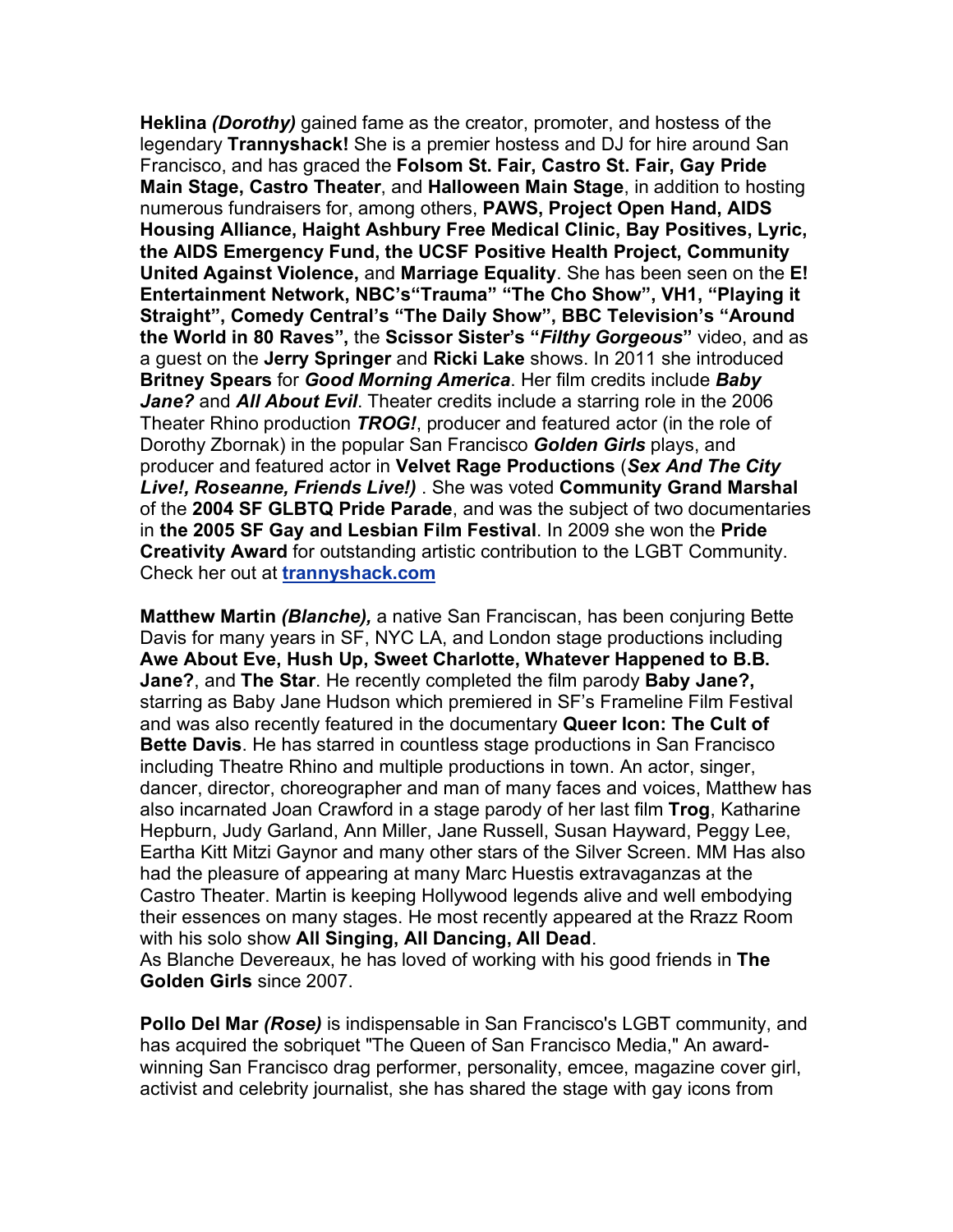Lady Gaga to Katy Perry and Cyndi Lauper This is her fifth year portraying the world's favorite St. Olaf native Rose Nylund in The Golden Girls: Live. When not onstage, Pollo's interviews with Hollywood's A-List frequently appear on the cover of GLOSS Magazine, Northern California's premiere LGBT entertainment and lifestyles publication. Her column "The Glamazon Diaries" prints in The San Francisco Bay Times and her work now publishes around the world via Australia's GuideToGay.com. Find Pollo weekly at The Cafe, where she hosts The Castro's popular weekend drag show The GlamaZONE with Pollo Del Mar. Show time is Sun. nights, 9:30 pm.

**Cookie Dough** *(Sophia)* has become a fixture in the SF Drag Community for over 12 years.In the Spring of 2002, the ambitious entertainer launched "Cookie...After Dark." a cabaret style drag show at Martuni's lounge in SF. In August 2004, "The Monster Show with Cookie Dough & DJ MC2" was launched in the Heart of the Castro at Harvey's Bar & Restaurant, winning Best Drag Act for SF Bay Guardian – Best of the Bay 2006. Currently the weekly Drag Show can be found on Thursday's at the newly remodeled Edge Bar. It is the Longest Running Drag Show in the Castro. Cookie is co-producer of The Golden Girls, entertaining sold-out audiences for the past eight years, playing the amusingly, sharp-tongued character Sophia Petrillo. In 2010, Cookie was elected Grand Duchess Of San Francisco. This 40 year old Fundraising Organization fits in with Cookie's kind and giving spirit. Whether it is fundraisers for a wide array of local organizations or nonstop professional gigs, Cookie plans to remain on the stage for a long time to come.

**Laurie Bushman** is thrilled to be spending the holidays with the Girls once again. She has been seen most recently in staged versions of "Three's Company" and "Designing Women". When not reenacting bit parts in television shows, you can find her at The Castro Theatre hosting sing along movies.

**Manuel Caneri** is very excited to be joining The Golden Girls in San Francisco for a third year in a row! You may remember his previous turns as Dorothy's "lebanese" friend Jean and Blanche's baby brother Clayton. Manuel has worked with various theatre companies in the Bay Area including Broadway By The Bay, Palo Alto Players, Busbarn Theatre Company, Hillbarn Theatre, Foothill Music Theatre among others. He has also appeared on the Victoria stage for Ray Of Light Theatre Company in "The Rocky Horror Show" (Riff Raff), "The Who's Tommy" (Cousin Kevin) and "Jerry Springer The Opera" (Chucky). He was most recently seen as Frankie Cavalier in the musical "Pageant" for Robbie Wayne Productions. For more fun follow Manuel on Instagram: mannytheman74!

**Peter Griggs'** work includes collaborations with Erika Chong Shuch Performance Project "Sitting in a Circle' &"Muse, Map, Walk"; with Boathouse Productions "Lost and Found in the Mission," which won best ensemble at 2008 SF Fringe festival); with Dwayne Calizo at Mama Calizo's Voice Factory "The Hazardous Waste Project: Sewing The Seeds of Love, Life, Lust, Lost and the Bomb"; and